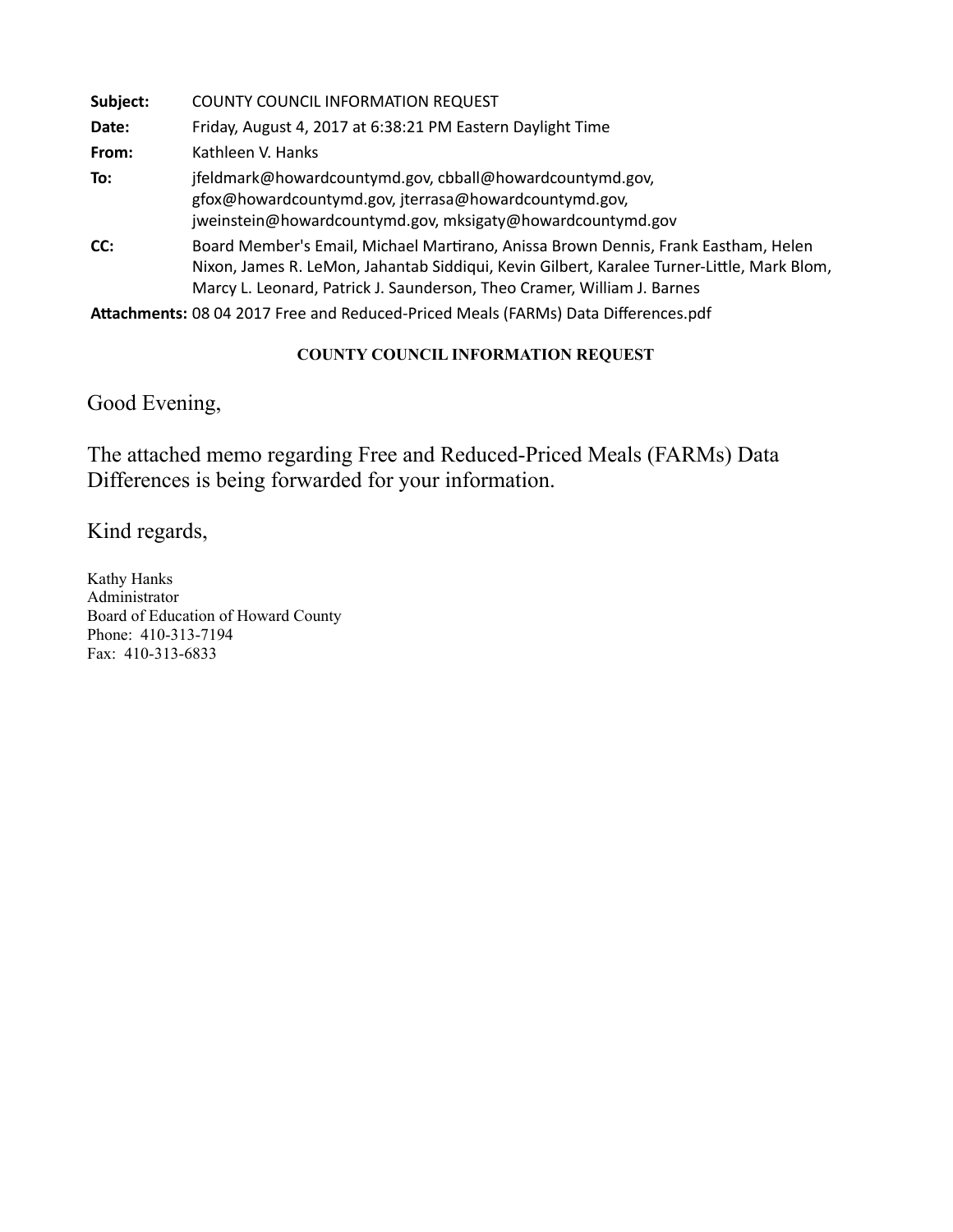

August 4, 2017

### CONFIDENTIAL MEMORANDUM

| To:      | Members of the Board of Education                      |
|----------|--------------------------------------------------------|
| From:    | Michael J. Martirano, Ed. D.<br>Interim Superintendent |
| Subject: | Free and Reduced-Priced Meals (FARMs) Data Differences |

The purpose of this memorandum is to inform you about the data differences used by School Planning and Food and Nutrition Services. As described at the joint Board of Education and County Council meeting on July 17, 2017, School Planning and Food and Nutrition Services do not recommend comparing FARMs data provided on the school profiles (Food and Nutrition Services) to the Attendance Area Adjustment reports (School Planning office).

The information provided is not comparable for three primary reasons:

- 1. At the elementary school level, the school profile includes Pre-K with the FARMs percentages, if students receive a lunch by Food and Nutrition services. School Planning uses K-12 data;
- 2. School Planning analyzes students who "live in" attendance areas versus Food and Nutrition Services reports those students who attend the school. For purposes of School Planning, out of district students (those who live in one attendance area, but go to another attendance area) are counted within their home school because School Planning has no way of predicting student reassignments; and
- 3. The time in which the data is pulled from our student database (April versus October and April versus end of year).

However, after speaking with community members, staff was better able to assess the concerns presented regarding the FARMs data used for the Attendance Area Adjustments. Therefore, we are further investigating other possible underlying reason(s) for the differences in numbers. Staff is researching every input from Synergy, the Geographic Information System (GIS) and our redistricting software to see how the data is aggregated and reported.

We will continue to keep the Board up to date as this research progresses.

Copy to: Executive Staff Board of Education Office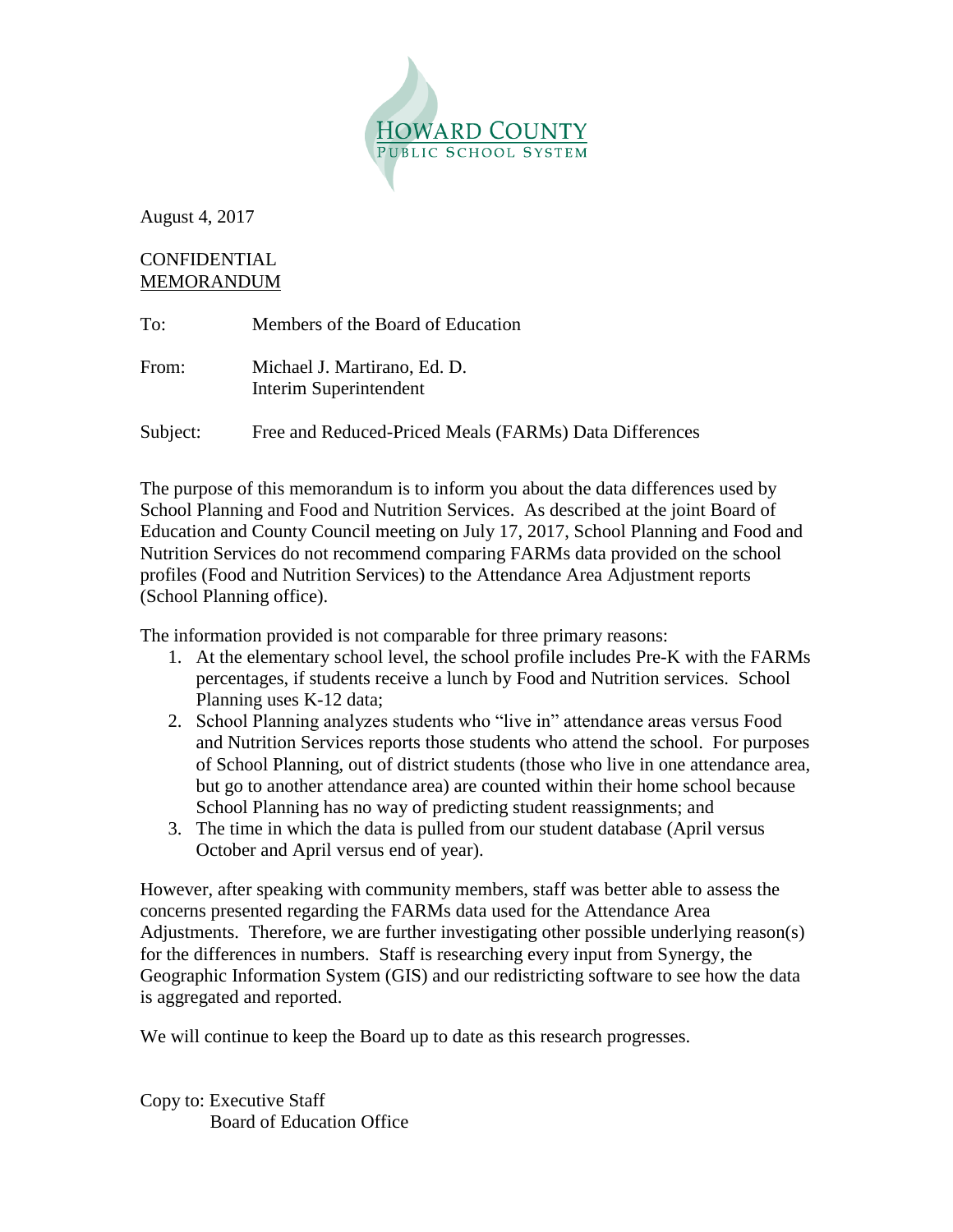| Subject: | <b>COUNTY COUNCIL INFORMATION REQUEST</b>                                                                                                                                                                                                                                               |
|----------|-----------------------------------------------------------------------------------------------------------------------------------------------------------------------------------------------------------------------------------------------------------------------------------------|
| Date:    | Wednesday, August 9, 2017 at 12:07:42 PM Eastern Daylight Time                                                                                                                                                                                                                          |
| From:    | Kathleen V. Hanks                                                                                                                                                                                                                                                                       |
| To:      | jfeldmark@howardcountymd.gov, cbball@howardcountymd.gov,<br>gfox@howardcountymd.gov, jterrasa@howardcountymd.gov,<br>jweinstein@howardcountymd.gov, mksigaty@howardcountymd.gov                                                                                                         |
| CC:      | Board Member's Email, Michael Martirano, Anissa Brown Dennis, Frank Eastham, Helen<br>Nixon, James R. LeMon, Jahantab Siddiqui, Kevin Gilbert, Karalee Turner-Little, Mark Blom,<br>Marcy L. Leonard, Patrick J. Saunderson, Theo Cramer, William J. Barnes,<br>rafiu ighilie@hcpss.org |

#### Attachments: 08 09 2017 FARMS Info.pdf

# COUNTY COUNCIL INFORMATION REQUEST

Good Morning,

Attached is information that was requested at the recent Board of Education/County Council Quarterly Meeting.

Kind regards,

Kathy Hanks Administrator Board of Education of Howard County Phone: 410-313-7194 Fax: 410-313-6833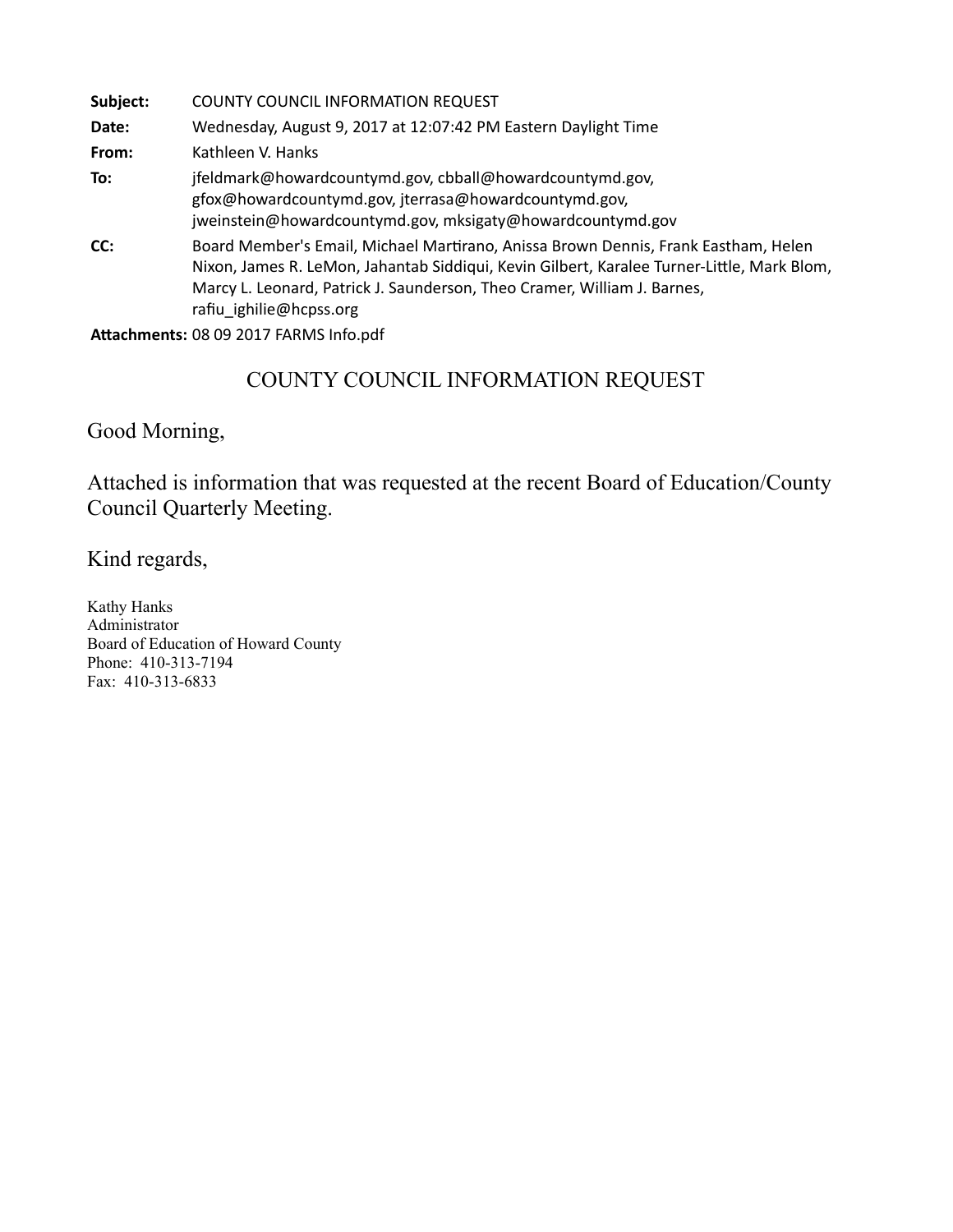

August 9, 2017

#### CONFIDENTIAL MEMORANDUM

| To:      | Members of the Board of Education                      |
|----------|--------------------------------------------------------|
| From:    | Michael J. Martirano, Ed. D.<br>Interim Superintendent |
| Subject: | Free and Reduced-Priced Meals (FARMs) Data Differences |

The purpose of this memorandum is to inform you of an update about the Free and Reduced-Priced Meals (FARMs) data differences used by the Office of School Planning and the Office of Food and Nutrition Services. In addition to what was previously described as data differences (e.g. including Pre-K, dates that the data was pulled and live-in versus attend) School Planning has been investigating other possible underlying reasons for the differences in numbers reported in the Plan Assessment. An additional reason for the discrepancy is the issuance of a nine-digit student identification number for new students in Synergy. The code language written for School Planning's redistricting software uses six to seven digits; therefore, these new students were excluded from the analysis.

The new student data has been incorporated into the redistricting software and the Plan Assessment. Attendance area adjustment proposals are assessed by individual school, by level (elementary, middle and high) and overall (all schools). Individual schools are assessed based on the percentage of students who participate in the FARMs program moving closer to or farther from the countywide average (for that school level). The percentages for the current and proposed boundaries were all updated (see Table 1). Due to the new student data, there were changes to all of the individual schools' FARMs percentages.

School Planning reassessed the Feasibility Study with the additional student data, and found that at the individual school level, four elementary, four middle and three high schools' assessments changed (see Table 2).

The effect on the assessment by level and overall was updated; however, even with the additional student data, the overall assessment remains negligible due to the method of calculation. If the standard deviation was reduced by 25 percent or more, the measure is assessed as a strength. If the standard deviation is increased by 25 percent or more, the measure is assessed as a weakness. In other words, as proposed in the Feasibility Study, the changes to the school boundaries do not significantly change the standard deviation.

For further questions or information, please contact Renée M. Kamen, School Planning Manager, 410-313-7184.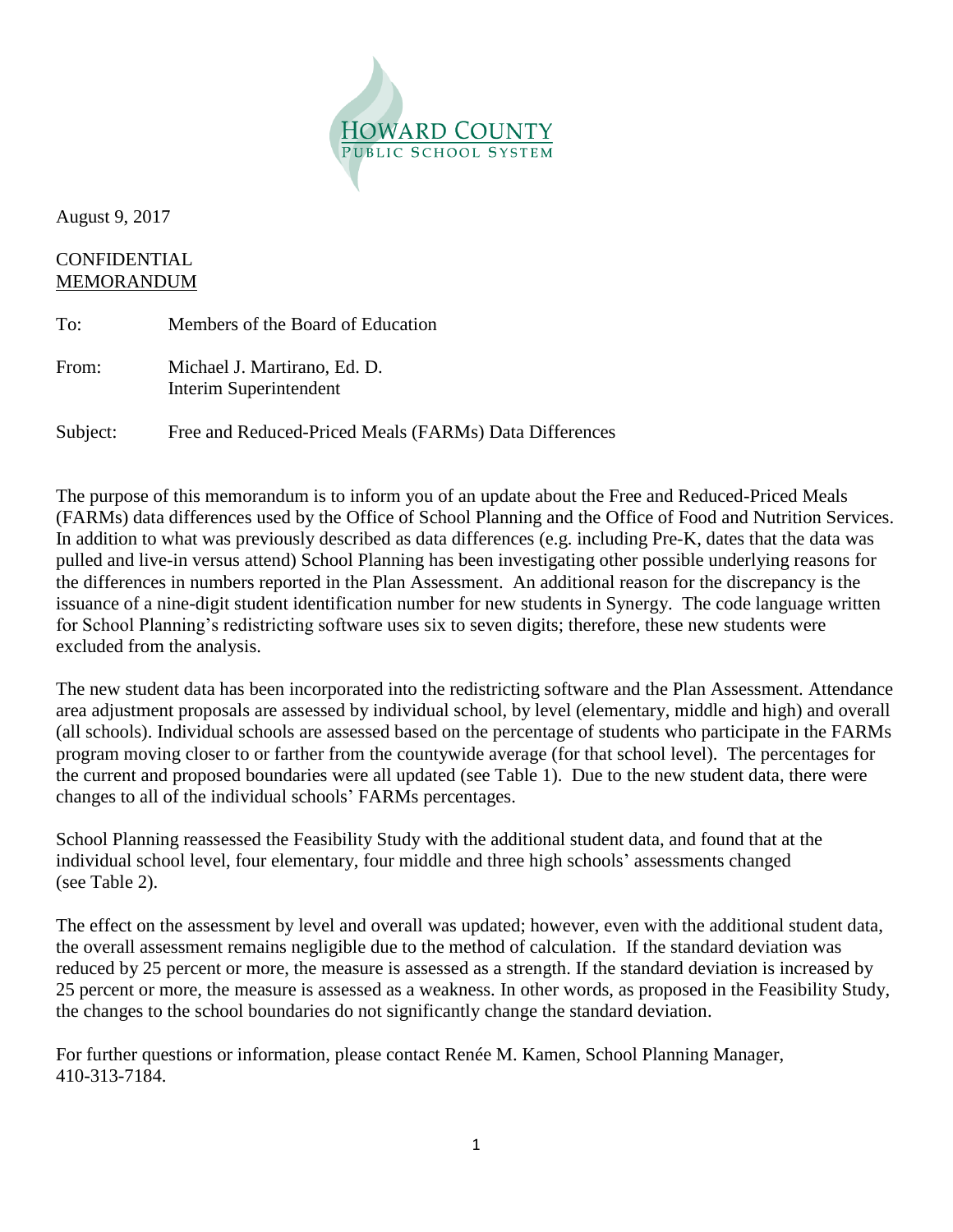## Table 1: Revised Assessment of FARMs data

| Policy reference             |               | IV.B.3.b           |     |                            |        |                    |                      |        |                            |               |                           |
|------------------------------|---------------|--------------------|-----|----------------------------|--------|--------------------|----------------------|--------|----------------------------|---------------|---------------------------|
| <b>Elementary Schools</b>    |               | Balanced<br>Farm % |     | Middle Schools             |        | Balanced<br>Farm % |                      |        | <b>High Schools</b>        |               | Balanced<br>Farm %        |
|                              | <b>Before</b> | After              | Chq |                            | Before | After              | Chg                  |        |                            | <b>Before</b> | After                     |
| <b>Atholton ES</b>           | 15%           | 15%                | ≡   | <b>Bonnie Branch MS</b>    | 27%    | 26%                | Ξ                    |        | <b>Atholton HS</b>         | 9%            | 34%                       |
| <b>Bellows Spring ES</b>     | 15%           | 17%                | ٠   | <b>Burleigh Manor MS</b>   | 8%     | 8%                 | =                    |        | <b>Centennial HS</b>       | 12%           | 11%                       |
| <b>Bollman Bridge ES</b>     | 46%           | 44%                | ٠   | <b>Clarksville MS</b>      | 2%     | 3%                 | $=$                  |        | <b>Glenelg HS</b>          | 4%            | 3%                        |
| <b>Bryant Woods ES</b>       | 56%           | 50%                | ٠   | Dunloggin MS               | 16%    | 17%                | Ξ                    |        | <b>Hammond HS</b>          | 37%           | 25%                       |
| <b>Bushy Park ES</b>         | 4%            | 4%                 | =   | <b>Elkridge Landing MS</b> | 15%    | 14%                |                      |        | <b>Howard HS</b>           | 14%           | 12%                       |
| <b>Centennial Lane ES</b>    | 5%            | 5%                 | $=$ | <b>Ellicott Mills MS</b>   | 10%    | 9%                 | $\equiv$             |        | Long Reach HS              | 37%           | 30%                       |
| <b>Clarksville ES</b>        | 1%            | 2%                 | Ξ   | <b>Folly Quarter MS</b>    | 3%     | 3%                 | =                    |        | <b>Marriotts Ridge HS</b>  | 5%            | 7%                        |
| <b>Clemens Crossing ES</b>   | 9%            | 23%                | ٠   | <b>Glenwood MS</b>         | 6%     | 5%                 | $=$                  |        | <b>Mt Hebron HS</b>        | 16%           | 18%                       |
| <b>Cradlerock ES</b>         | 54%           | 53%                | Ξ   | <b>Hammond MS</b>          | 18%    | 18%                | $\equiv$             |        | <b>Oakland Mills HS</b>    | 47%           | 49%                       |
| <b>Dayton Oaks ES</b>        | 5%            | 4%                 | Ξ   | <b>Harpers Choice MS</b>   | 46%    | 51%                | ۰                    |        | <b>Reservoir HS</b>        | 28%           | 28%                       |
| Deep Run ES                  | 53%           | 58%                | -   | Lake Elkhorn MS            | 47%    | 44%                | ÷                    |        | <b>River Hill HS</b>       | 2%            | 2%                        |
| <b>Ducketts Lane ES</b>      | 40%           | 48%                | -   | Lime Kiln MS               | 3%     | 3%                 | Ξ                    |        | <b>Wilde Lake HS</b>       | 40%           | 41%                       |
| <b>Elkridge ES</b>           | 26%           | 26%                |     | <b>Mayfield Woods MS</b>   | 34%    | 37%                |                      |        |                            |               |                           |
| <b>Forest Ridge ES</b>       | 30%           | 29%                | =   | <b>Mount View MS</b>       | 4%     | 3%                 | ۰                    |        | <b>Overall HS</b>          | 21%           | 21%                       |
| <b>Fulton ES</b>             | 4%            | 4%                 | Ξ   | <b>Murray Hill MS</b>      | 37%    | 33%                | Ξ                    |        |                            |               |                           |
| <b>Gorman Crossing ES</b>    | 18%           | 18%                | Ξ   | <b>Oakland Mills MS</b>    | 49%    | 51%                | $\ddot{\phantom{1}}$ |        | Strengthened               |               |                           |
| <b>Guilford ES</b>           | 53%           |                    | $=$ |                            | 16%    | 18%                | $\blacksquare$       |        | Weakened                   |               |                           |
|                              |               | 51%                | ÷   | <b>Patapsco MS</b>         |        |                    | ٠                    |        |                            |               |                           |
| <b>Hammond ES</b>            | 24%           | 24%                | Ξ   | <b>Patuxent Valley MS</b>  | 34%    | 37%                | -                    |        | Negligible                 |               | ≡                         |
| <b>Hollifield Station ES</b> | 23%           | 23%                | Ξ   | <b>Thomas Viaduct MS</b>   | 46%    | 48%                | $\blacksquare$       |        |                            |               |                           |
| <b>Ilchester ES</b>          | 4%            | 4%                 | Ξ   | <b>Wilde Lake MS</b>       | 43%    | 40%                | ٠                    | Mean   |                            |               |                           |
| <b>Jeffers Hill ES</b>       | 34%           | 34%                | =   |                            |        |                    |                      |        | <b>StdDev</b>              | 15.3          | 14.6<br><b>NEGLIGIBLE</b> |
| <b>Laurel Woods ES</b>       | 57%           | 58%                | $=$ | <b>Overall MS</b>          | 22%    | 22%                |                      |        |                            |               |                           |
| <b>Lisbon ES</b>             | 13%           | 13%                | Ξ   |                            |        |                    |                      |        |                            |               |                           |
| <b>Longfellow ES</b>         | 47%           | 51%                | ۰   | Strengthened               |        | ╇                  | 4                    |        |                            |               |                           |
| <b>Manor Woods ES</b>        | 7%            | 7%                 | Ξ   | Weakened                   |        | $\blacksquare$     | 5                    |        |                            |               |                           |
| <b>New ES#42</b>             | 0%            | 38%                | ÷   | Negligible                 |        | =                  | 11                   |        |                            |               |                           |
| <b>Northfield ES</b>         | 6%            | 6%                 | =   | Mean                       |        |                    |                      |        |                            |               |                           |
| <b>Phelps Luck ES</b>        | 63%           | 63%                | Ξ   | <b>StdDev</b>              | 16.8   | 17.2               |                      |        |                            |               |                           |
| <b>Pointers Run ES</b>       | 3%            | 3%                 | =   |                            |        | <b>NEGLIGIBLE</b>  |                      |        |                            |               |                           |
| <b>Rockburn ES</b>           | 17%           | 7%                 | ۰   |                            |        |                    |                      |        |                            |               |                           |
| <b>Running Brook ES</b>      | 48%           | 40%                | ۰   |                            |        |                    |                      |        |                            |               |                           |
| <b>St Johns Lane ES</b>      | 10%           | 9%                 | =   |                            |        |                    |                      |        | All Schools                |               | Balanced                  |
| <b>Stevens Forest ES</b>     | 67%           | 46%                | ٠   |                            |        |                    |                      |        |                            | <b>Before</b> | After                     |
| <b>Swansfield ES</b>         | 56%           | 55%                | Ξ   |                            |        |                    |                      |        | <b>Overall HCPSS</b>       |               |                           |
| <b>Talbott Springs ES</b>    | 50%           | 74%                | ۰   |                            |        |                    |                      |        |                            |               |                           |
| <b>Thunder Hill ES</b>       | 21%           | 21%                | Ξ   |                            |        |                    |                      |        | Strengthened               |               |                           |
| <b>Triadelphia Ridge ES</b>  | 3%            | 5%                 | ٠   |                            |        |                    |                      |        | Weakened                   |               |                           |
| <b>Veterans ES</b>           | 24%           | 24%                | $=$ |                            |        |                    |                      |        | Negligible                 |               | =                         |
| <b>Waterloo ES</b>           | 26%           | 24%                | ٠   |                            |        |                    |                      |        |                            |               |                           |
| <b>Waverly ES</b>            | 4%            | 4%                 | =   |                            |        |                    |                      | Mean   |                            |               |                           |
| <b>West Friendship ES</b>    | 5%            | 5%                 | Ξ   |                            |        |                    |                      | StdDev |                            | 19.0          | 19.0                      |
| <b>Worthington ES</b>        | 5%            | 5%                 | Ξ   |                            |        |                    |                      |        |                            |               |                           |
|                              |               |                    |     |                            |        |                    |                      |        | <b>Overall Assessment:</b> |               | <b>NEGLIGIBLE</b>         |
| <b>Overall ES</b>            | 24%           | 24%                |     |                            |        |                    |                      |        |                            |               |                           |
| Strengthened                 |               | ٠                  | 10  |                            |        |                    |                      |        |                            |               | Standard Deviation redu   |
| Weakened                     |               |                    | 5   |                            |        |                    |                      |        |                            |               | 25% or more = STREN       |
| Negligible                   |               | =                  | 27  |                            |        |                    |                      |        | Assessment Criteria        |               | increased by 25% or m     |
|                              |               |                    |     |                            |        |                    |                      |        |                            |               | <b>WEAKNESS; otherw</b>   |
| Mean                         |               |                    |     |                            |        |                    |                      |        |                            |               | Negligible                |
| <b>StdDev</b>                | 20.8          | 20.7               |     |                            |        |                    |                      |        |                            |               |                           |
|                              |               | <b>NEGLIGIBLE</b>  |     |                            |        |                    |                      |        |                            |               |                           |

|        | Farm % |                | Middle Schools                        |                   | Farm %                                        |                         | <b>High Schools</b>       |        | Balanced<br>Farm %                                                  |
|--------|--------|----------------|---------------------------------------|-------------------|-----------------------------------------------|-------------------------|---------------------------|--------|---------------------------------------------------------------------|
| Before | After  | Cha            |                                       | Before            | After                                         |                         |                           | Before | After                                                               |
| 15%    | 15%    |                | <b>Bonnie Branch MS</b>               | 27%               | 26%                                           |                         | <b>Atholton HS</b>        | 9%     | 34%                                                                 |
| 15%    | 17%    |                | <b>Burleigh Manor MS</b>              | 8%                | 8%                                            |                         | <b>Centennial HS</b>      | 12%    | 11%                                                                 |
| 46%    | 44%    | ÷              | <b>Clarksville MS</b>                 | 2%                | 3%                                            |                         | <b>Glenelg HS</b>         | 4%     | 3%                                                                  |
| 56%    | 50%    | ÷.             | <b>Dunloggin MS</b>                   | 16%               | 17%                                           | =                       | <b>Hammond HS</b>         | 37%    | 25%                                                                 |
| 4%     | 4%     | ≡              | <b>Elkridge Landing MS</b>            | 15%               | 14%                                           | =                       | <b>Howard HS</b>          | 14%    | 12%                                                                 |
| 5%     | 5%     | =              | <b>Ellicott Mills MS</b>              | 10%               | 9%                                            | =                       | Long Reach HS             | 37%    | 30%                                                                 |
| 1%     | 2%     | $=$            | <b>Folly Quarter MS</b>               | 3%                | 3%                                            | $\equiv$                |                           | 5%     | 7%                                                                  |
| 9%     | 23%    | ÷              | <b>Glenwood MS</b>                    | 6%                | 5%                                            | =                       | Mt Hebron HS              | 16%    | 18%                                                                 |
| 54%    | 53%    | =              | <b>Hammond MS</b>                     | 18%               | 18%                                           | =                       | <b>Oakland Mills HS</b>   | 47%    | 49%                                                                 |
| 5%     | 4%     | $=$            | <b>Harpers Choice MS</b>              | 46%               | 51%                                           | ۰                       | <b>Reservoir HS</b>       | 28%    | 28%                                                                 |
| 53%    | 58%    | ۰.             | Lake Elkhorn MS                       | 47%               | 44%                                           | ٠                       | <b>River Hill HS</b>      | 2%     | 2%                                                                  |
| 40%    | 48%    | $\blacksquare$ | Lime Kiln MS                          | 3%                | 3%                                            | =                       | Wilde Lake HS             | 40%    | 41%                                                                 |
| 26%    | 26%    | Ξ              | <b>Mavfield Woods MS</b>              | 34%               | 37%                                           | ٠                       |                           |        |                                                                     |
| 30%    | 29%    |                | <b>Mount View MS</b>                  | 4%                | 3%                                            | $\equiv$                | <b>Overall HS</b>         | 21%    | 21%                                                                 |
| 4%     | 4%     | =              | <b>Murray Hill MS</b>                 | 37%               | 33%                                           | ÷                       |                           |        |                                                                     |
| 18%    | 18%    | =              | <b>Oakland Mills MS</b>               | 49%               | 51%                                           | $\blacksquare$          |                           |        |                                                                     |
| 53%    | 51%    | ÷.             | <b>Patapsco MS</b>                    | 16%               | 18%                                           | ٠                       |                           |        |                                                                     |
| 24%    | 24%    | ≡              | <b>Patuxent Valley MS</b>             | 34%               | 37%                                           | $\blacksquare$          |                           |        |                                                                     |
| 23%    | 23%    | $=$            | <b>Thomas Viaduct MS</b>              | 46%               | 48%                                           | $\blacksquare$          |                           |        |                                                                     |
| 4%     | 4%     |                | <b>Wilde Lake MS</b>                  | 43%               | 40%                                           | ٠                       | Mean                      |        |                                                                     |
| 34%    | 34%    | =              |                                       |                   |                                               |                         | <b>StdDev</b>             | 15.3   | 14.6                                                                |
| 57%    | 58%    | =              |                                       |                   |                                               |                         |                           |        | <b>NEGLIGIBLE</b>                                                   |
| 13%    | 13%    | $=$            |                                       |                   |                                               |                         |                           |        |                                                                     |
| 47%    |        | $\blacksquare$ |                                       |                   | ╋                                             | $\overline{4}$          |                           |        |                                                                     |
| 7%     | 7%     | ≡              |                                       |                   | -                                             | 5                       |                           |        |                                                                     |
| 0%     | 38%    | ٠              |                                       |                   | $=$                                           | 11                      |                           |        |                                                                     |
| 6%     | 6%     | =              | Mean                                  |                   |                                               |                         |                           |        |                                                                     |
| 63%    | 63%    | =              | <b>StdDev</b>                         | 16.8              |                                               |                         |                           |        |                                                                     |
|        |        | 51%            | Balanced<br>=<br>٠<br>$\equiv$<br>$=$ | <b>Overall MS</b> | 22%<br>Strengthened<br>Weakened<br>Negligible | Balanced<br>22%<br>17.2 | Chg<br>=<br>Ξ<br>$\equiv$ |        | <b>Marriotts Ridge HS</b><br>Strengthened<br>Weakened<br>Negligible |

| <b>Elementary Schools</b>    | Balanced<br>Farm % |       |                | Middle Schools             | Balanced<br>Farm % |       |                |  | <b>High Schools</b>       | Balanced<br>Farm % |                   |                |
|------------------------------|--------------------|-------|----------------|----------------------------|--------------------|-------|----------------|--|---------------------------|--------------------|-------------------|----------------|
|                              | Before             | After | Cha            |                            | Before             | After | Chg            |  |                           | Before             | After             | Chg            |
| <b>Atholton ES</b>           | 15%                | 15%   | =              | Bonnie Branch MS           | 27%                | 26%   | =              |  | <b>Atholton HS</b>        | 9%                 | 34%               | ۰              |
| <b>Bellows Spring ES</b>     | 15%                | 17%   | ٠              | <b>Burleigh Manor MS</b>   | 8%                 | 8%    | =              |  | <b>Centennial HS</b>      | 12%                | 11%               | =              |
| <b>Bollman Bridge ES</b>     | 46%                | 44%   | ÷              | Clarksville MS             | 2%                 | 3%    | Ξ              |  | <b>Glenelg HS</b>         | 4%                 | 3%                |                |
| <b>Bryant Woods ES</b>       | 56%                | 50%   | ٠              | Dunloggin MS               | 16%                | 17%   | =              |  | <b>Hammond HS</b>         | 37%                | 25%               | ٠              |
| <b>Bushy Park ES</b>         | 4%                 | 4%    | =              | <b>Elkridge Landing MS</b> | 15%                | 14%   | =              |  | <b>Howard HS</b>          | 14%                | 12%               | -              |
| <b>Centennial Lane ES</b>    | 5%                 | 5%    | $=$            | <b>Ellicott Mills MS</b>   | 10%                | 9%    | =              |  | Long Reach HS             | 37%                | 30%               | ٠              |
| <b>Clarksville ES</b>        | 1%                 | 2%    | Ξ              | <b>Folly Quarter MS</b>    | 3%                 | 3%    | =              |  | <b>Marriotts Ridge HS</b> | 5%                 | 7%                |                |
| <b>Clemens Crossing ES</b>   | 9%                 | 23%   | ٠              | <b>Glenwood MS</b>         | 6%                 | 5%    | =              |  | <b>Mt Hebron HS</b>       | 16%                | 18%               | ÷              |
| Cradlerock ES                | 54%                | 53%   | =              | <b>Hammond MS</b>          | 18%                | 18%   | =              |  | <b>Oakland Mills HS</b>   | 47%                | 49%               | $\blacksquare$ |
| Dayton Oaks ES               | 5%                 | 4%    | Ξ              | <b>Harpers Choice MS</b>   | 46%                | 51%   | ۰              |  | <b>Reservoir HS</b>       | 28%                | 28%               | =              |
| Deep Run ES                  | 53%                | 58%   | $\blacksquare$ | <b>Lake Elkhorn MS</b>     | 47%                | 44%   | ÷              |  | <b>River Hill HS</b>      | 2%                 | 2%                | =              |
| <b>Ducketts Lane ES</b>      | 40%                | 48%   | ۰              | Lime Kiln MS               | 3%                 | 3%    | =              |  | <b>Wilde Lake HS</b>      | 40%                | 41%               |                |
| Elkridge ES                  | 26%                | 26%   | Ξ              | <b>Mayfield Woods MS</b>   | 34%                | 37%   | ٠              |  |                           |                    |                   |                |
| <b>Forest Ridge ES</b>       | 30%                | 29%   | =              | <b>Mount View MS</b>       | 4%                 | 3%    | $\equiv$       |  | <b>Overall HS</b>         | 21%                | 21%               |                |
| <b>Fulton ES</b>             | 4%                 | 4%    | =              | <b>Murray Hill MS</b>      | 37%                | 33%   | ۰              |  |                           |                    |                   |                |
| <b>Gorman Crossing ES</b>    | 18%                | 18%   | =              | <b>Oakland Mills MS</b>    | 49%                | 51%   | ۰              |  | Strengthened              |                    |                   | $\overline{4}$ |
| <b>Guilford ES</b>           | 53%                | 51%   | ٠              | <b>Patapsco MS</b>         | 16%                | 18%   | ٠              |  | Weakened                  |                    |                   | $\mathbf{3}$   |
| <b>Hammond ES</b>            | 24%                | 24%   | =              | <b>Patuxent Valley MS</b>  | 34%                | 37%   |                |  | Negligible                |                    |                   | 5              |
| <b>Hollifield Station ES</b> | 23%                | 23%   | Ξ              | <b>Thomas Viaduct MS</b>   | 46%                | 48%   | $\blacksquare$ |  |                           |                    |                   |                |
| <b>Ilchester ES</b>          | 4%                 | 4%    | $=$            | <b>Wilde Lake MS</b>       | 43%                | 40%   | ٠              |  | Mean                      |                    |                   |                |
| Jeffers Hill ES              | 34%                | 34%   | Ξ              |                            |                    |       |                |  | StdDev                    | 15.3               | 14.6              |                |
| <b>Laurel Woods ES</b>       | 57%                | 58%   | =              | <b>Overall MS</b>          | 22%                | 22%   |                |  |                           |                    | <b>NEGLIGIBLE</b> |                |

|                           | $\cdot$ | $\cdot$ $\cdot$ $\cdot$ | --             |                      |        |                |     |
|---------------------------|---------|-------------------------|----------------|----------------------|--------|----------------|-----|
| <b>St Johns Lane ES</b>   | 10%     | 9%                      | =              | All Schools          |        | Balanced       |     |
| <b>Stevens Forest ES</b>  | 67%     | 46%                     | ┸              |                      | Before | After          | Chg |
| <b>Swansfield ES</b>      | 56%     | 55%                     | =              | <b>Overall HCPSS</b> |        |                |     |
| <b>Talbott Springs ES</b> | 50%     | 74%                     | $\blacksquare$ |                      |        |                |     |
| <b>Thunder Hill ES</b>    | 21%     | 21%                     | =              | Strengthened         |        |                | 18  |
| Triadelphia Ridge ES      | 3%      | 5%                      | ۰              | Weakened             |        | $\blacksquare$ | 13  |
| <b>Veterans ES</b>        | 24%     | 24%                     | $=$            | Negligible           |        | ⋍              | 43  |
| Waterloo ES               | 26%     | 24%                     | ┿              |                      |        |                |     |
| <b>Waverly ES</b>         | 4%      | 4%                      | =              | Mean                 |        |                |     |
| West Friendship ES        | 5%      | 5%                      | $\equiv$       | <b>StdDev</b>        | 19.0   | 19.0           |     |
| Wanthington CC            | E0/     | E0/                     |                |                      |        |                |     |

| Assessment Criteria | Standard Deviation reduced by<br>25% or more = STRENGTH;<br>increased by 25% or more =<br><b>WEAKNESS</b> ; otherwise<br>Negligible |
|---------------------|-------------------------------------------------------------------------------------------------------------------------------------|
|---------------------|-------------------------------------------------------------------------------------------------------------------------------------|

### Key

- *+ change moves population of attendance area closer to the countywide average*
- *= change in population of attendance area is negligible*
- *change moves population of attendance area further from the countywide average*